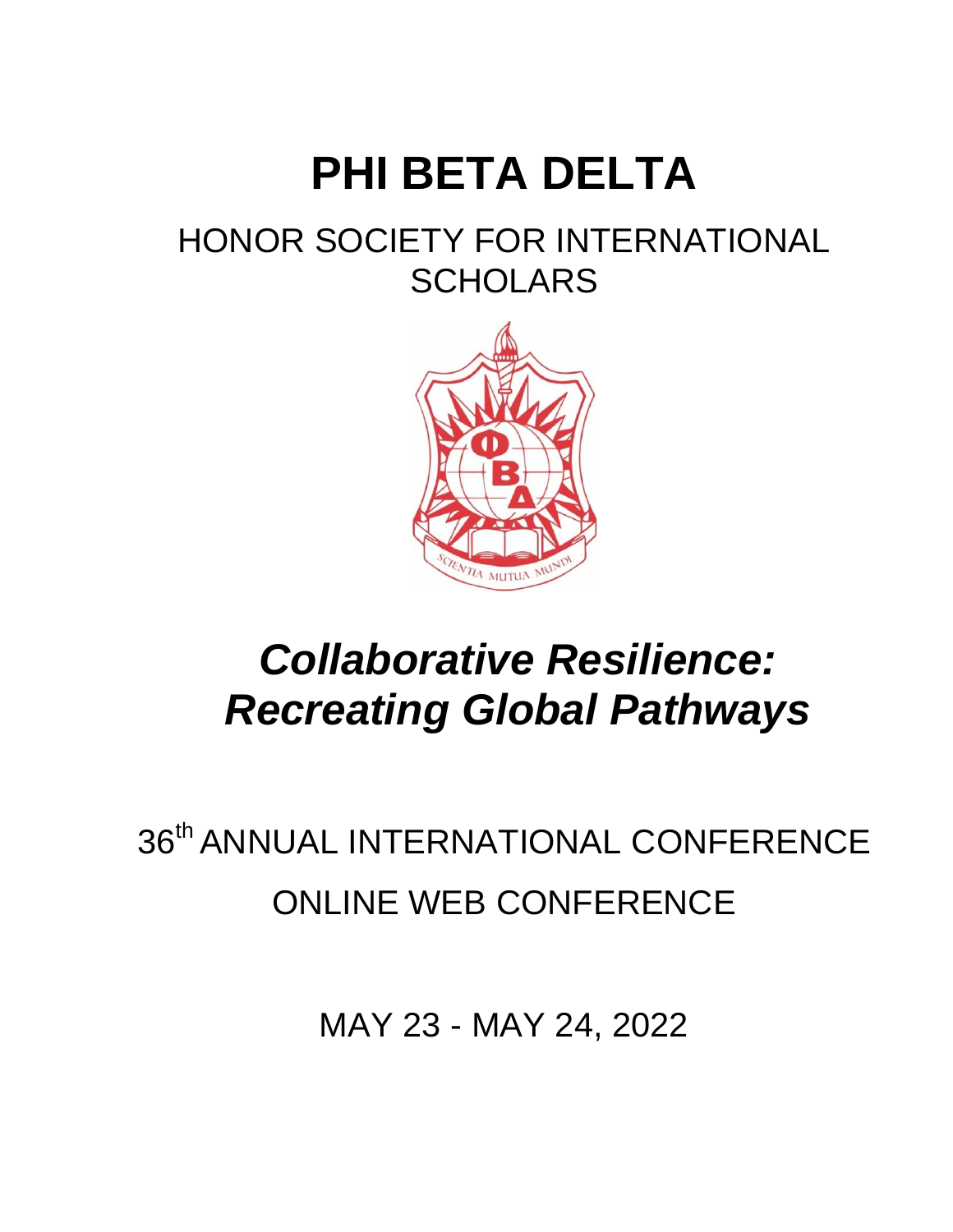#### **PHI BETA DELTA HONOR SOCIETY FOR INTERNATIONAL SCHOLARS 36TH ANNUAL INTERNATIONAL CONFERENCE ONLINE WEB CONFERENCE May 23 – May 24, 2022**

#### **Collaborative Resilience: Recreating Global Pathways**

**Please note, each presentation will be 20 minutes long, followed by 5 minutes for questions and answers.**

**Monday, May 23, 2022**

#### **TIMES ARE LISTED IN THE U.S. CENTRAL TIME ZONE, CENTRAL DAYLIGHT TIME**

| <b>Welcome Address: Sharon Joy</b><br>President of Phi Beta Delta                                                                                                                                                                           |
|---------------------------------------------------------------------------------------------------------------------------------------------------------------------------------------------------------------------------------------------|
| Introduction of Keynote Speaker: Virginia Loh-Hagan<br>President-Elect of Phi Beta Delta                                                                                                                                                    |
| Pieces to the Puzzle: The Role We Play in Global Collaboration<br>Keynote Speaker: Andrea Thomas<br>Consultant, Global Learning, Innovation and Virtual Exchange                                                                            |
| Session I - PREPARING STUDENTS FOR GLOBAL COLLABORATION<br>Moderator: Jeff Simpson, Oklahoma State University                                                                                                                               |
| <b>Implementing International Education through Global Collaboration</b><br>Judith Bacchus Cornelius, University of North Carolina at Charlotte<br>Candice Laney, Western Carolina University<br>Chantel Mayton, Wake Forest Baptist Health |
| <b>Global Education Mapping Study: Implications for HBCUs</b><br>Terry T. Kidd, St. Augustine's University                                                                                                                                  |
| <b>Making the Sustainable Development Goals a Reality</b><br>Mackenzie Smart, University of North Carolina at Charlotte<br>Erik Jon Byker, University of North Carolina at Charlotte                                                        |
| Theater as a Cultural Tool for Inclusion and Diversity<br>Melissa Osorio, Moreno Valley Unified School District<br>Bibiana Diaz, California State University San Bernardino                                                                 |
| <b>Kinesthetic Connectivity</b><br>Kaustavi Sarkar, University of North Carolina at Charlotte                                                                                                                                               |
| <b>BREAK</b>                                                                                                                                                                                                                                |
|                                                                                                                                                                                                                                             |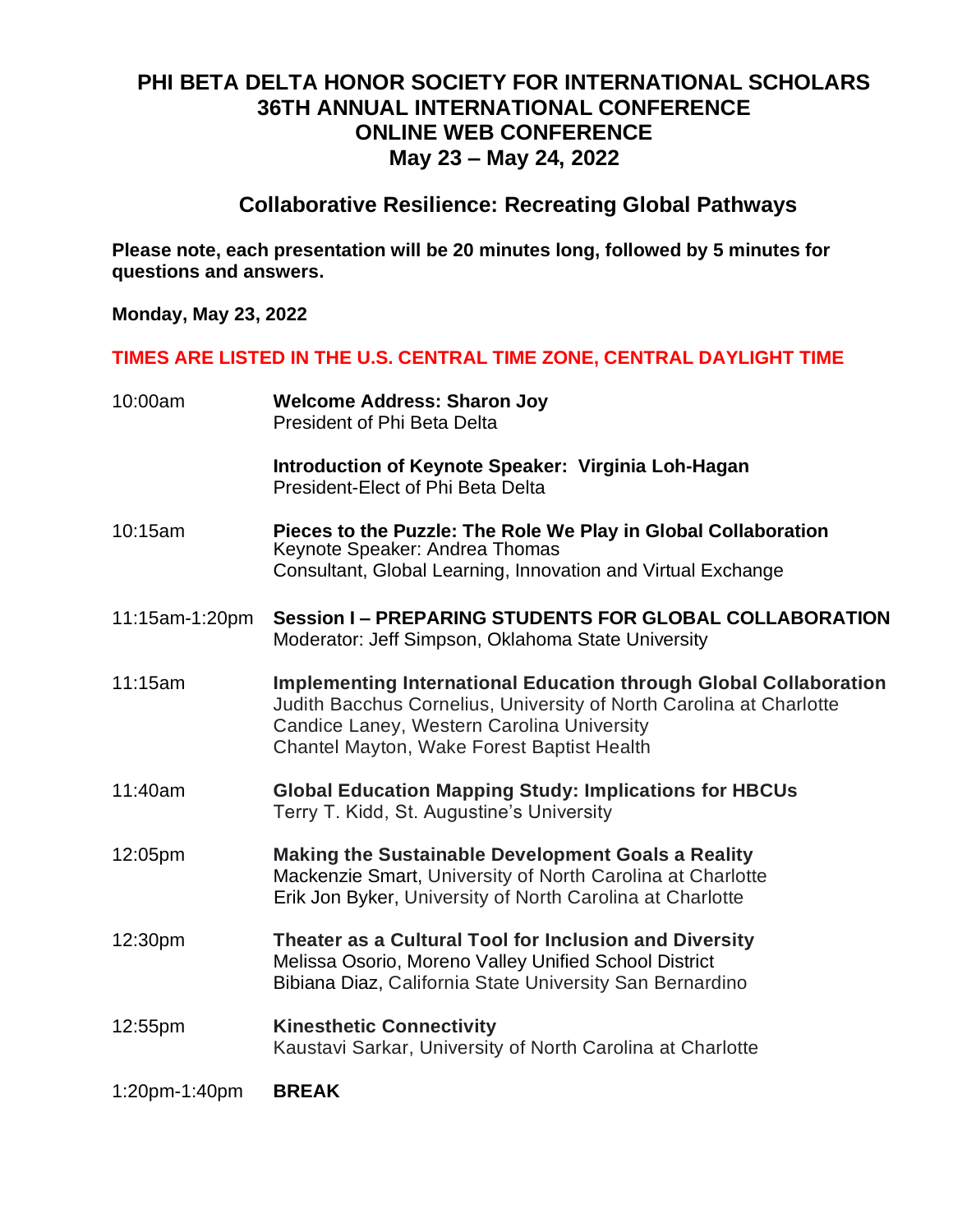| 1:40 <sub>pm</sub>    | Michael Smithee, Director of Publications<br>Sarah Lindell, Editor, Phi Beta Delta Medallion                                                                                                                                                                       |
|-----------------------|--------------------------------------------------------------------------------------------------------------------------------------------------------------------------------------------------------------------------------------------------------------------|
| 2:00pm-4:30pm         | <b>Session II - GLOBAL COLLABORATION</b><br>Moderator: Virginia Loh-Hagan, San Diego State University                                                                                                                                                              |
| 2:00 <sub>pm</sub>    | Returning Emigrants' Impact on Emerging Practices in International<br><b>Education: The Ghana Example</b><br>Charles Hutchison, University of North Carolina at Charlotte                                                                                          |
| $2:25$ pm             | <b>International Aspects of Media Literacy</b><br>Lesley Farmer, California State University at Long Beach                                                                                                                                                         |
| 2:50 <sub>pm</sub>    | Bringing Students to Italia Incanta, the Magical Country<br>Richard Bach Jensen, Northwestern State University of Louisiana                                                                                                                                        |
| 3:15 <sub>pm</sub>    | <b>Study Abroad in Retrospect: Personal and Professional Paths</b><br>Adriana L. Medina, University of North Carolina at Charlotte<br>Allison Spenader, College of St. Benedict and St. John's University                                                          |
| 3:40 <sub>pm</sub>    | <b>Reimagining Global Pathways: Collaborative Efforts to Promote</b><br><b>Well-being</b><br>Neeru Deep, Northwestern State University of Louisiana<br>Kimberly McAlister, Northwestern State University of Louisiana                                              |
| 4:05 <sub>pm</sub>    | <b>Building Global Connections: Peace Corps Prep Program</b><br>Jenny Pisani, College of Staten Island/CUNY<br>Winnie Brophy, College of Staten Island/CUNY                                                                                                        |
| 4:30pm-4:45pm<br>4:40 | <b>BREAK</b><br>Door Prizes!                                                                                                                                                                                                                                       |
| 4:45pm-5:30pm         | <b>Phi Beta Delta International Virtual Music Concert</b><br>Hosts: Rich Cangro, Western Illinois University<br>Aura Hernandez-Canedo, Northwestern State University of Louisiana<br>Sharon Joy, Northwestern State University of Louisiana<br>Sit back and enjoy! |
| 5:30pm-6:30pm         | <b>Chapter Coordinators Workshop: Norma George</b><br>(workshop is open to all conference participants)                                                                                                                                                            |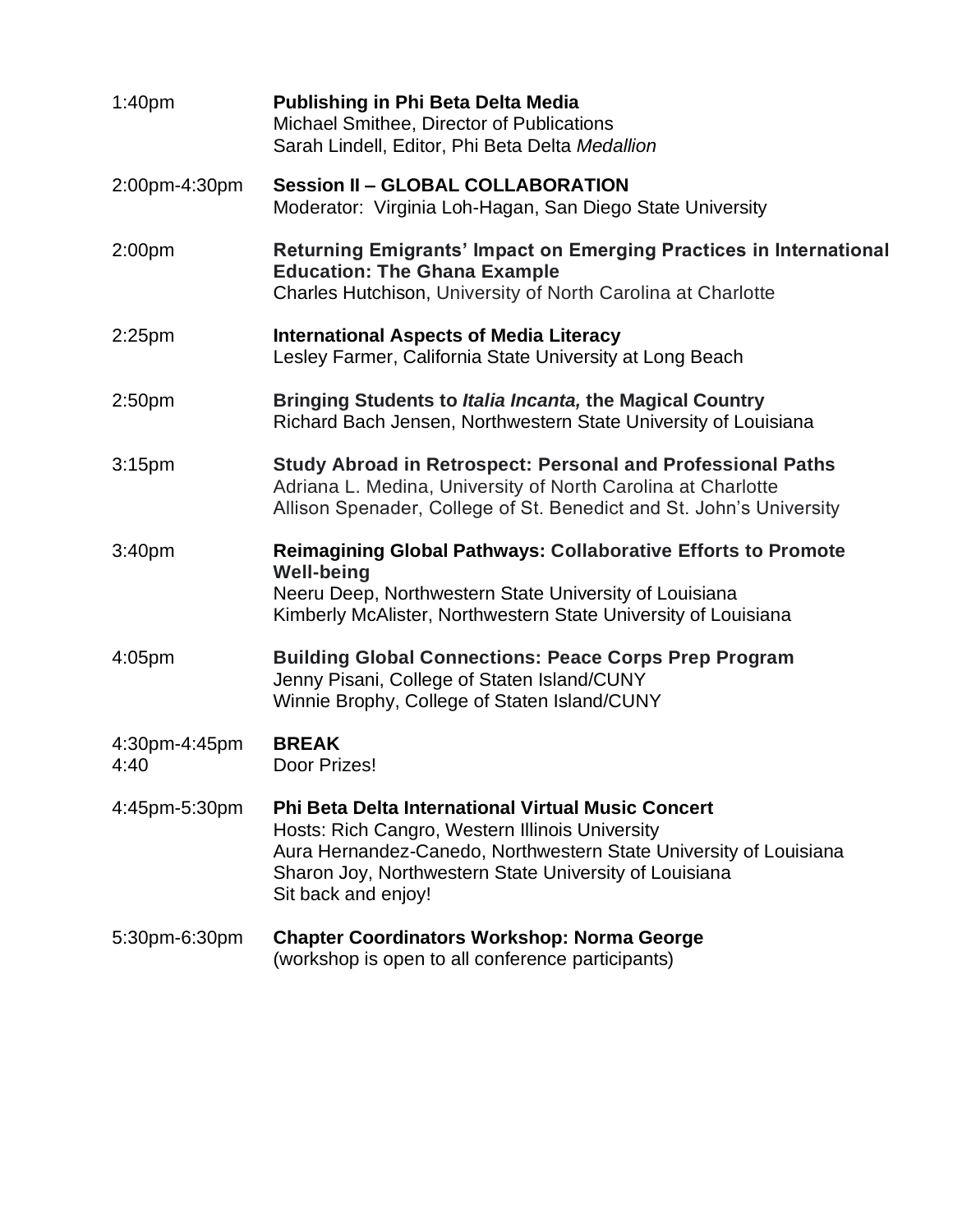#### **Tuesday, May 24, 2022 TIMES ARE LISTED IN THE U.S. CENTRAL TIME ZONE, CENTRAL DAYLIGHT TIME**

|                                | 10:00am-12:05pm Session III - GLOBAL COLLABORATION II<br>Moderator: Michael Smithee, Syracuse University, retired                                                                                                              |
|--------------------------------|--------------------------------------------------------------------------------------------------------------------------------------------------------------------------------------------------------------------------------|
| 10:00am                        | <b>How to Build Global Connections</b><br>Rezvan Khoshlessan, Lamar University                                                                                                                                                 |
| 10:25am                        | <b>China's Belt and Road Initiative and Global Development</b><br>Marcia Sun, Doctoral Student, Oklahoma State University                                                                                                      |
| 10:50am                        | Untold Stories of US Immigrant Mothers with Deaf Children Resilience<br>Millicent Musyoka, Lamar University<br>Rajmonda Krasniqi, Lamar University                                                                             |
| 11:15am                        | NEP, Education in India and Global Perspectives<br>Lipi Ghosh, University of Calcutta, India                                                                                                                                   |
| 11:40am                        | Herbert Lehman, Human Rights, UNRRA, and Humanitarian<br><b>Responses to Global Disaster</b><br>Rachel S. Kovacs, College of Staten Island, City University of New York                                                        |
| 12:05pm-12:25pm BREAK<br>12:20 | Door Prizes!                                                                                                                                                                                                                   |
|                                | 12:25pm-2:05pm Session IV - GLOBAL COLLABORATION III<br>Moderator: Bibiana Diaz, California State University San Bernardino                                                                                                    |
| 12:25pm                        | <b>Teaching for Economic Sustainability in a Globally Competitive World</b><br>Kaitlyn Holshouser, doctoral student, University of North Carolina at<br>Charlotte<br>Erik Jon Byker, University of North Carolina at Charlotte |
| 12:50pm                        | <b>Negotiation Techniques for Recreating Global Pathways</b><br>Marcia Hardy, Northwestern State University of Louisiana<br>Danny Upshaw, Northwestern State University of Louisiana                                           |
| $1:15$ pm                      | How to Personalize a Global Marketing Course through Globally<br><b>Networked Learning</b><br>Joseph Hoff, University of North Carolina at Charlotte<br>Lilly Raymond, University of North Carolina at Charlotte               |
| 1:40 <sub>pm</sub>             | A Fresh Mentoring Program For PBD<br>David Winograd, David's Voice                                                                                                                                                             |
| 2:05pm-3:45pm                  | Session V - NEW TECHNOLOGY and RESILIENCE AFTER COVID<br>Moderator: Joseph Hoff, University of North Carolina at Charlotte                                                                                                     |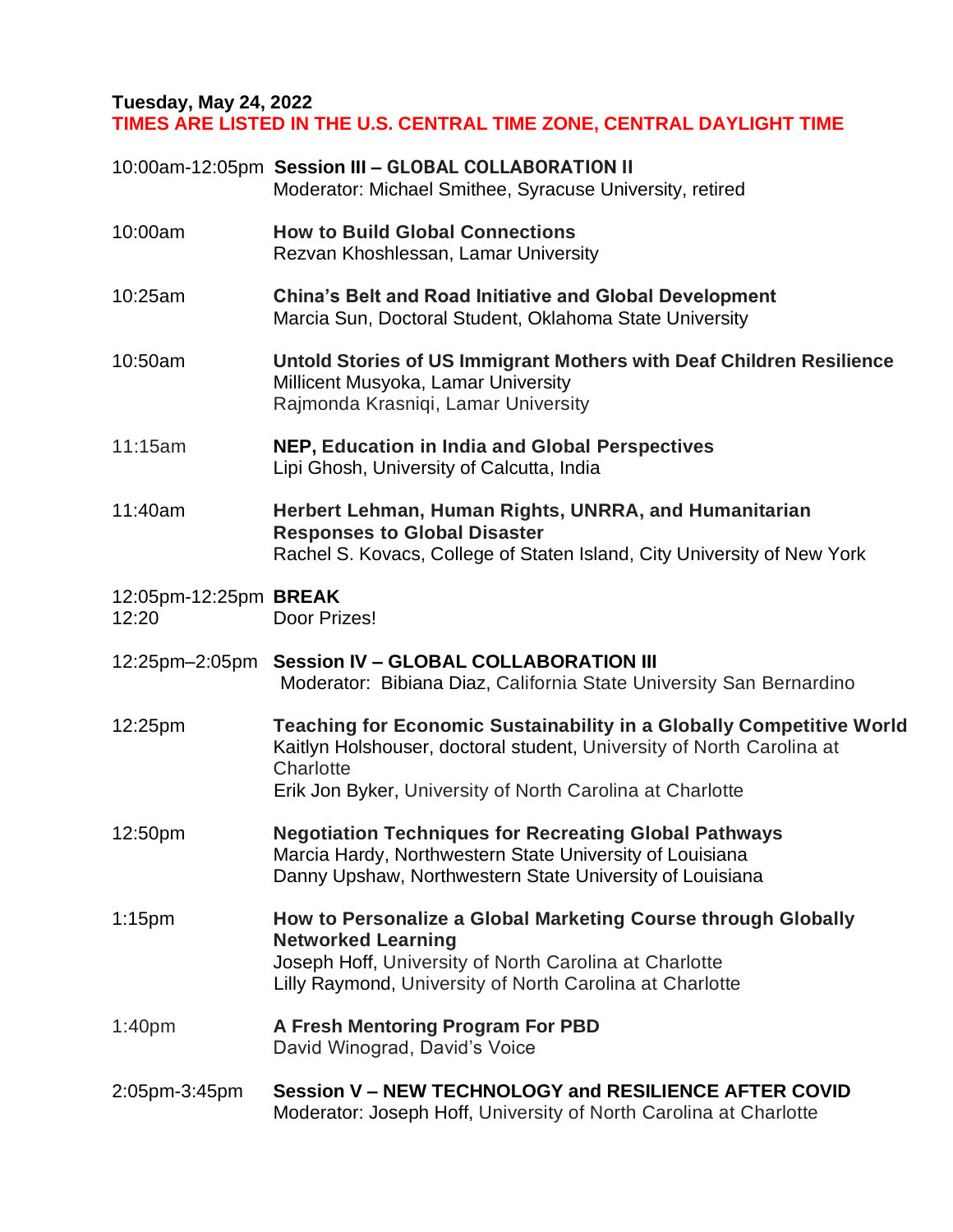| 2:05pm              | "Is that you - or a bot 'speaking'?" Engaging with Artificial<br><b>Intelligence (AI) to Create Robust Global Connections</b><br>Dean Kruckeberg, University of North Carolina at Charlotte<br>Marina Vujnovic, Monmouth University<br>Christopher Galloway, Massey University, New Zealand<br>Lukasz Swiatek, University of New South Wales, Australia |
|---------------------|---------------------------------------------------------------------------------------------------------------------------------------------------------------------------------------------------------------------------------------------------------------------------------------------------------------------------------------------------------|
| 2:30pm              | Reshaping the China 1-2-1 Experience: Virtual and Hybrid Paths<br>Ann Ludwick, George Mason University<br>Rachel Spence, George Mason University                                                                                                                                                                                                        |
| $2:55$ pm           | <b>Virtual Learning Abroad</b><br>Olivia Miljanic, University of Houston<br>Marina Sebastijanovic, University of Houston                                                                                                                                                                                                                                |
| 3:20 <sub>pm</sub>  | <b>Coming Back: Risk Perceptions in the Wake of COVID</b><br>Mark Weiser, Oklahoma State University<br>Andy Luse, Oklahoma State University                                                                                                                                                                                                             |
| 3:45-4:40pm         | <b>SOCIAL HOUR - Breakout Rooms</b>                                                                                                                                                                                                                                                                                                                     |
| 4:40-4:50pm<br>4:45 | <b>BREAK</b><br>Door Prizes!                                                                                                                                                                                                                                                                                                                            |
| 4:50-5:45pm         | <b>Session VI - Posters</b><br>Moderator, Marcia Hardy, Northwestern State University of Louisiana                                                                                                                                                                                                                                                      |
|                     | <b>Pathways for Global Citizenship Education through the Sustainable</b><br><b>Development Goals</b><br>Mahita Sadula, University of North Carolina at Charlotte<br>Erik Jon Byker, University of North Carolina at Charlotte                                                                                                                           |
|                     | <b>Racial Stereotypes and What Educators Can Do to Reduce Them</b><br>Goeun Grace Park, University of North Carolina at Charlotte<br>Erik Jon Byker, University of North Carolina at Charlotte                                                                                                                                                          |

#### *Promoting Literacy through Family Literacy Festivals, Near and Far*

Debra Jo Hailey, Northwestern State University of Louisiana Michelle Fazio-Brunson, Northwestern State University of Louisiana Patricia Alexander, M.Ed Student, NW State University of Louisiana Laura Raborn, Jena Choctaw Center, Louisiana Charlene Richard, LaSalle Parish Schools Melanie Sledge, Tangipahoa Parish Schools Carmen Brabham, Tangipahoa Parish Schools Faith Stanfield, NSU Marie Shaw Dunn Child Development Center, Northwestern State University of Louisiana

*Un-COILing SDG#2: Zero Hunger in Kazakhstan and the USA* Korinne Talley, University of North Carolina at Charlotte Erik Jon Byker, University of North Carolina at Charlotte